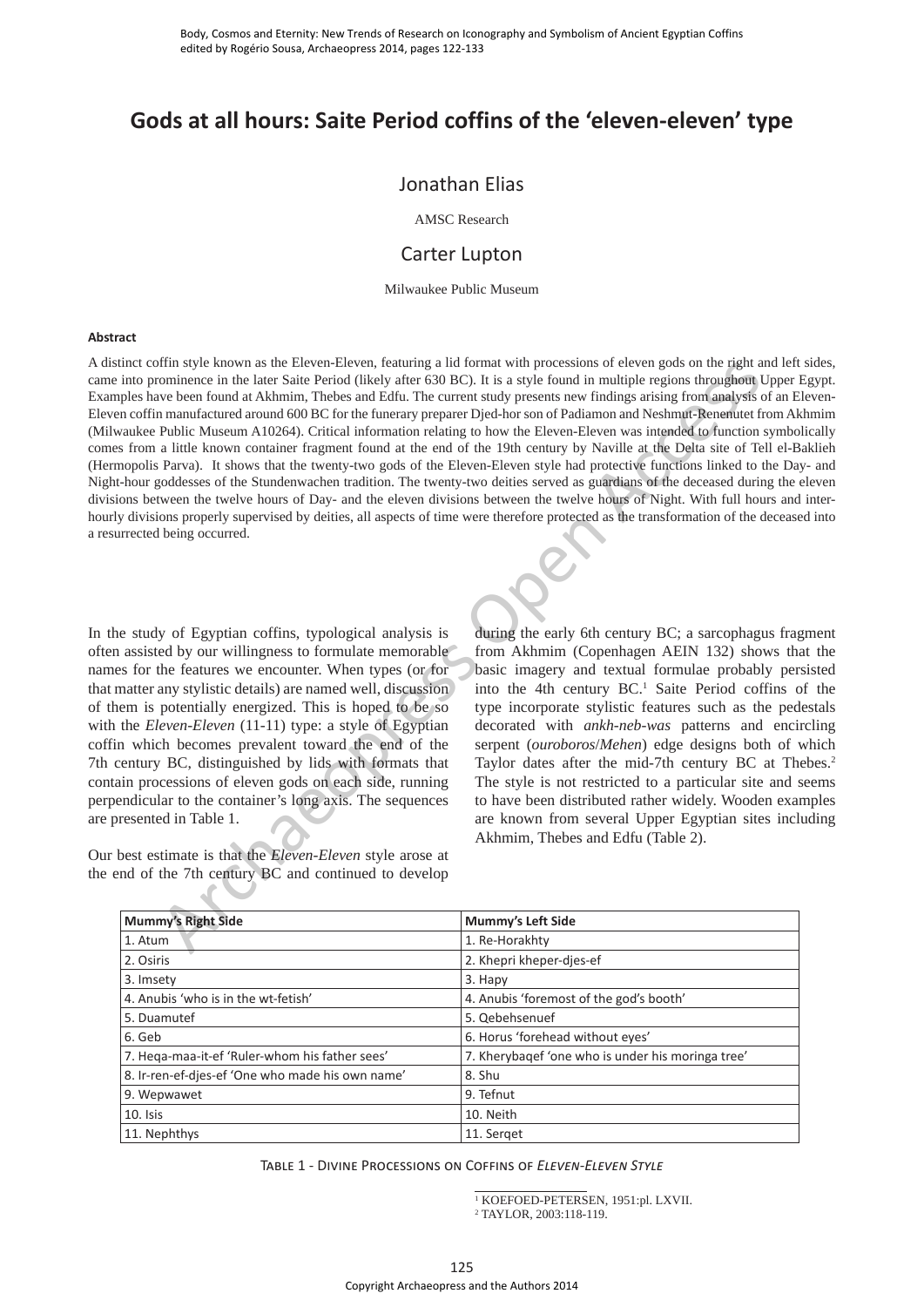#### Body, Cosmos and Eternity

| <b>Designation</b>                                                      | Provenience                         | Occupant         |
|-------------------------------------------------------------------------|-------------------------------------|------------------|
| Milwaukee, Wisconsin<br><b>MPM A10264</b>                               | Akhmim                              | Djedhor          |
| British Museum EA 20650                                                 | Akhmim                              | Djedhor          |
| British Museum EA 20745                                                 | Akhmim                              | Irethorrou       |
| Cairo CG 41056                                                          | Thebes-Deir el-Bahri (1858)         | Wennofer iii     |
| Cairo CG 41064                                                          | Thebes-Deir el-Bahri (1858)         | Hahat iii        |
| Cairo CG 41065                                                          | Thebes-Deir el-Bahri (1858)         | Tasherienese (f) |
| Cairo CG 41071                                                          | Thebes-Deir el-Bahri (1858)         | Tadiamon (f)     |
| Cairo CG 26032 = Cairo TR 28-9-16-15                                    | Akhmim                              | Pedihor          |
| New York, Metropolitan Museum of Art O.C. 22                            | Thebes-Deir el-Bahri area           | Udjarenes (f)    |
| Chicago, Field Museum 31839                                             | Thebes-Deir el-Bahri area           | Harwa            |
| Ann Arbor, Michigan<br>Kelsey Museum 89.1.3                             | Edfu -Nag el-Hassaia (?)            | Djedhutymose     |
| Turin-Schiaparelli Excavations Valle delle Regine 1923, no. 23.         | Thebes-Valley of the Queens (QV 44) | Nesamontjamut    |
| Turin-Schiaparelli Excavations Valle delle Regine 1923, no. 26.         | Thebes-Valley of the Queens (QV 44) | Mutenmehihat (f) |
| Current location unknown<br>Sarcophagus Fragment                        | Tell el-Baklieh                     | Ahmose           |
| Copenhagen, Ny Carlsberg Glyptothèque AEIN 132,<br>Sarcophagus Fragment | Akhmim                              | Pahat            |
| British Museum no. 825                                                  | <b>Memphis</b>                      | Nes-Qetiu        |

Large sarcophagi belonging to this class are known from the north of Egypt, including the granite example (British Museum no. 825) produced for Nes-Qetiu son of Ahmose, who served as chancellor and overseer of the treasury, and was interred in Campbell's tomb in the Giza necropolis. This object shows that the twenty-two gods used in the *Eleven-Eleven* format were broadly associated with the Amduat tradition, for the barque of Iuf is inscribed on one end.3

As far as the wooden coffins are concerned, the connection with Akhmim seems particularly strong, and if the stylistic innovations of the *Eleven-Eleven* format derive from that city, they may be part of the 'fluctuations in relative prosperity' favoring Akhmim over Thebes to which Taylor referred several years ago<sup>4</sup>. The lone example attributable to the Edfu region (Ann Arbor Michigan, Kelsey Museum, 89.3.1) has recently been fully published by T. G. Wilfong<sup>5</sup>.

## **1. History of Research**

Our examination of the *Eleven-Eleven* type began in 1987 during the study of a mummy and its wooden anthropoid coffin which made its way from the site of Akhmim to the American Midwest. The coffin was inscribed for a temple functionary Djed-hor (a name exceedingly common at Akhmim). This particular Djed-hor was the son of Padiamon and the woman Neshmet-Renenut(et). The coffin is profusely inscribed with texts from the Book of the Dead and other spell sources. Although the texts were copied, transcribed and studied in detail, their sheer extent defied rapid publication. A brief description of the coffin appeared in Ruth Brech's *Spätägyptische Särge aus Achmim* (2008), under the number B7. Her treatment relied upon an article that Lupton published in 2001<sup>6</sup>. That source was itself introductory and we intend to provide further clarification of the coffin's significance at this time, focusing on features of its lid (Figure 1).

Djed-hor's coffin (Milwaukee Public Museum, Catalog Number A10264) was originally brought to the United States by Adolph Meinecke, a trustee of the Milwaukee Public Museum. Meinecke donated both mummy and coffin to the museum around September 19, 1887. Research shows that the mummy was originally called 'Tja-hir' or 'Tha Hir' and was believed, at various times, incorrectly, to date to the 11th, 21st, or 16th Dynasty.<sup>7</sup> A letter written by Adolph Meinecke's grandson, Ferdinand Meinecke, Jr. in 1962, suggests that the mummy and coffin were acquired during one of his grandfather's 'many business trips in Europe', and possibly in association with 'Stangen of Berlin.' This it seems is Carl Stangen, the proprietor (with his brother Louis) of a well-regarded 'tourists' bureau' established in the 1860s<sup>8</sup> and headquartered in Berlin (10 Mohrenstrasse).9 This establishment was later absorbed into the Hapag Line in 1905.10 Stangen's importance in the tourist trade is comparable to that of Thomas Cook. He Example the longitude Region (1931). The the Concess COV 44) Newsletter and the Authors 2014 Archaeopress and the Authors 2014 Archaeopress and the Authors 2014 Archaeopress and the Authors 2014 Archaeopress and the Autho

<sup>3</sup> BUDGE, 1909:229.

<sup>4</sup> TAYLOR, 2003:119.

<sup>5</sup> WILFONG, 2013.

<sup>6</sup> LUPTON, 2001.

<sup>7</sup> LUPTON, 2001:217.

<sup>8</sup> Founding date put variously: 1863 by Enzensberger, H. M. (2001) A Theory of Tourism, p. 128. Originally published as Vergebliche Brandung der Ferne: Eine theorie des Tourismus' *Merkur* 126 1958, 701-720. 1868 by RIPM Consortium Ltd, (2006) *Schlesische Theater-Zeitung* (1863) *Breslauer Theater-Zeitung* (1864), xvii, note 1.

<sup>9</sup> *New York Times April 21,* 1895,'Salon of Champ de Mars' col. 4. <sup>10</sup> Hapag operates the former Stangen business as the 'Hamburg-Amerika Linie Reisebüro' beginning around 1904.http://www.hapag-lloyd.com/ en/about\_us/history\_between\_1886\_1918.html.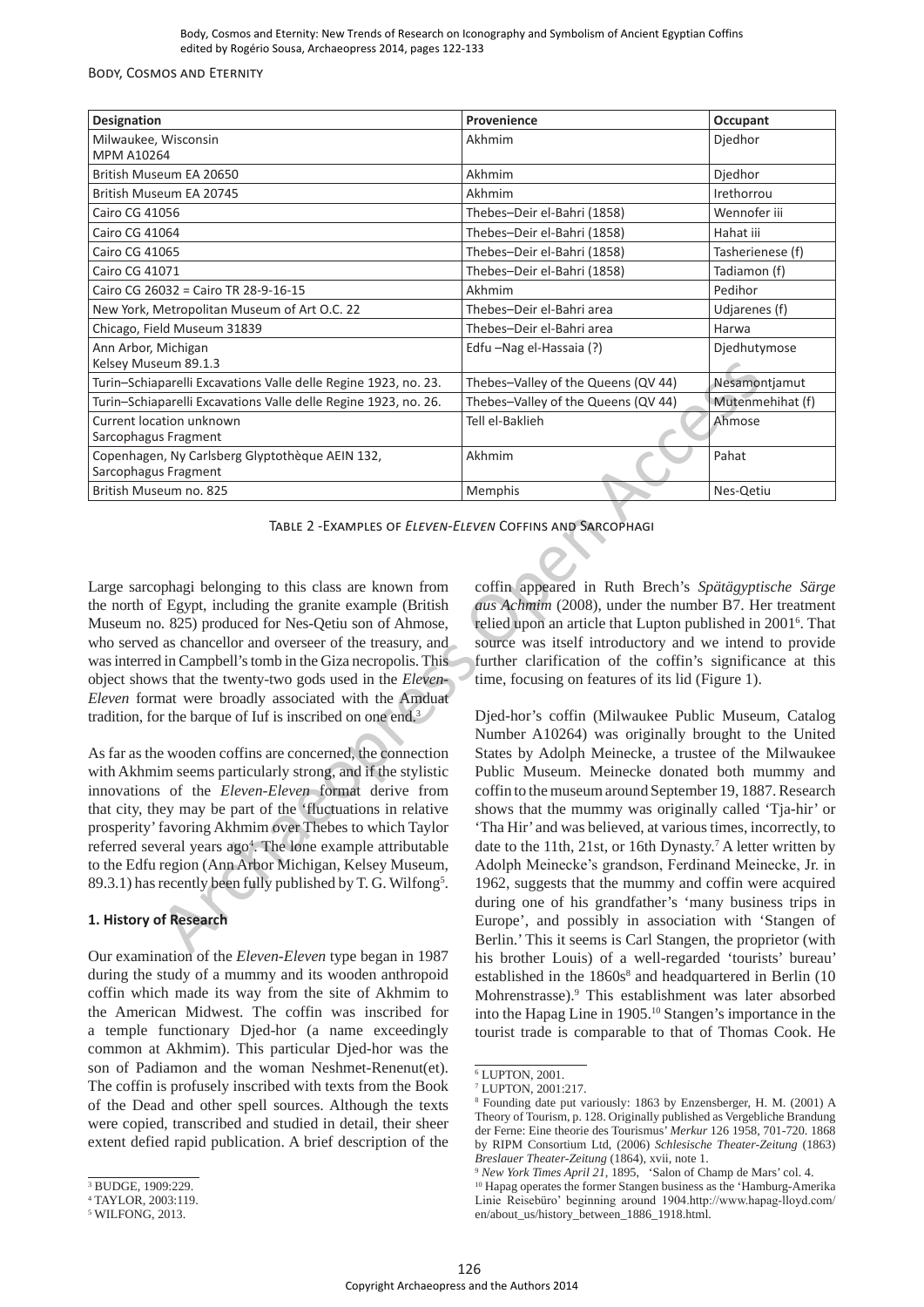Jonathan Elias and Carter Lupton: Gods at all hours: Saite Period coffins of the 'eleven-eleven' type



appears to have been particularly interested in arranging large group movements in connection with popular world's fairs and expositions.<sup>11</sup> The Stangen firm ran its first tour to Egypt before 1870 and would, after 20 years of activity there, have had the connections necessary to obtain artifacts recently excavated, to ship them in a scheduled way and then re-sell them fairly easily to wealthy business clients. Carl Stangen may have imported artifactual material directly from Egypt for sale in Germany and it is known that he himself traveled there. The likelihood that Adolph Meinecke acquired his mummies in Europe (rather than in Egypt) is supported by a notice in The New York Times (dated September 27, 1885) relating to Meinecke's recent trip there and his intention to eventually donate the material to the public.<sup>12</sup>

#### **2. The Mummy Within: Radiological Examinations and Other Projects**

The mummy found inside MPM A12064 is of an older male (40-50 years of age). Unlike the owners of many *Eleven-Eleven* coffins, the mummy found within MPM A10264 has been extensively researched. Carter Lupton arranged for the mummy's first CT scan on May 16, 1986 at the facilities of GE Medical Systems, New Berlin WI. A second CT scan, dated June 23, 2006, revealed the interesting fact that the mummy had undergone trepanation surgery (Figure 2). A more detailed CT scan (at .0625 mm slice thickness) performed at GE on Djed-hor's head and attached cervical vertebrae on April 5, 2011, showed the possibility that the edges of the circular craniotomy had significantly healed.<sup>13</sup> At the same time, it is necessary to recognize that the full significance of this trepanation, located as it is on the summit of the mummy's cranium, does not exclude the possibility that it was performed to achieve an ideological or religious goal rather than a purely medical one. It is conceivable that the trepanation's purpose is, broadly speaking, magical and that this procedure was intended to facilitate the individual's transformation in addition to symbolic features of the coffin itself.

## **3. Indications of Persona on the Milwaukee Coffin**

The texts on the coffin are extensive, in keeping with practices typical of elite funerary containers of the Saite Period (664–525 BC). Copies of the hieroglyphic texts on the left and right sides of the lid (Figures 3 and 4) show the overall quality of the inscriptions, and suggest that the owner of the coffin was of relatively high status within his community. The first two deities in each of the processions suffered damage and were otherwise accompanied by very cursory formulaic texts not reproduced in our figures. Translations have been omitted here for the sake of space, but are available in an earlier textual study, under the heading 'Canopic Spells (CS), Spells for raising the bier'.<sup>14</sup>

<sup>11</sup> *New York Times, April 21,* 1895,'Salon of Champ de Mars' col. 4.

<sup>12</sup> *New York Times, September 27, 1885,* 'Art Notes' col. 1

<sup>&</sup>lt;sup>13</sup> ELIAS; LUPTON; HOPPA 2014.<br><sup>14</sup> ELIAS, 1993:557-584.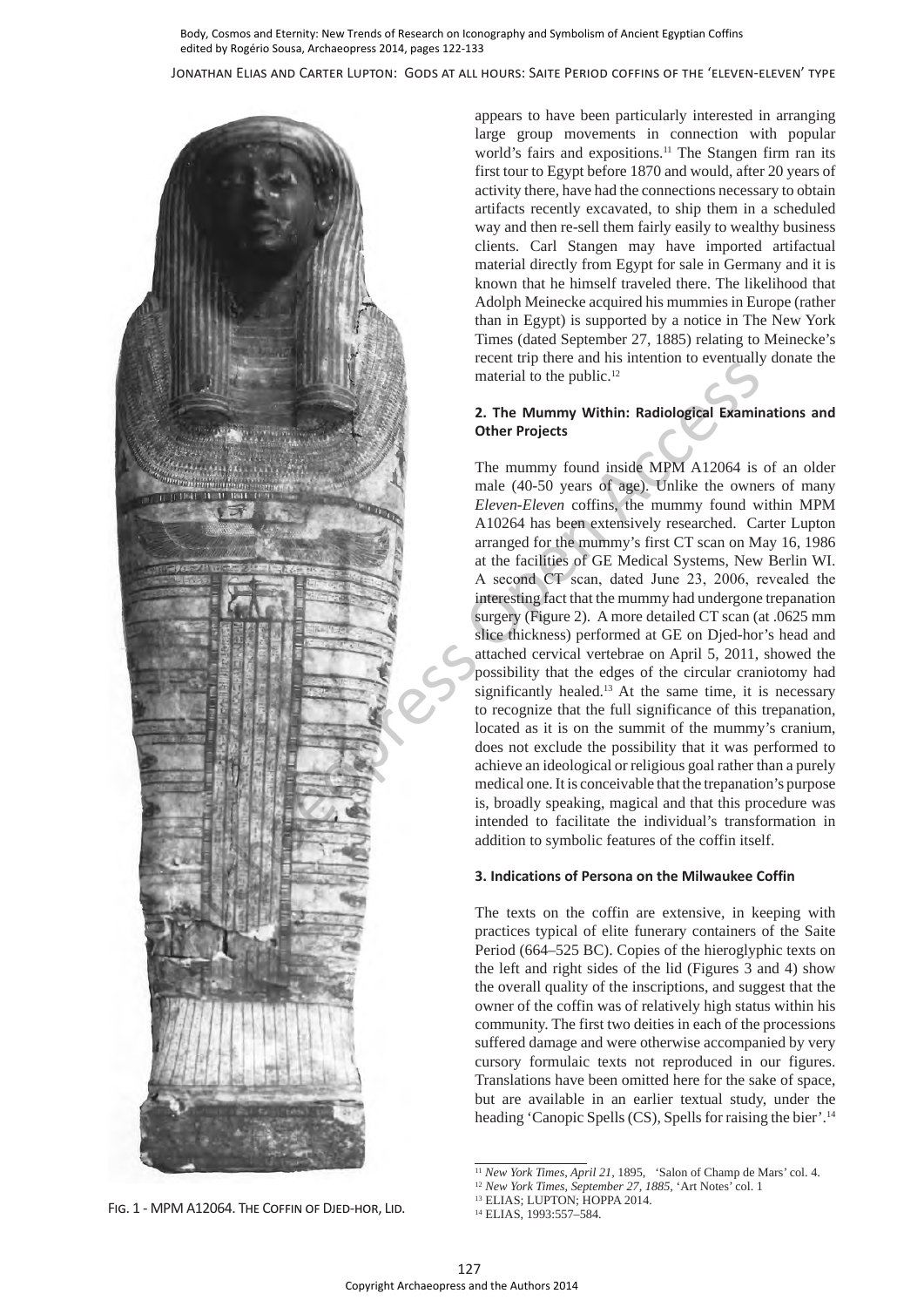#### Body, Cosmos and Eternity



Fig. 2 - CT scan image of the head of mummy MPM A10264, showing trepanation in summit of the cranium (1).

The coffin is of the inner anthropoid type, meaning that it was intended to contain the mummy directly, without intermediate containers. Its face is coated in green paint, to symbolically represent the flesh tone of the god Osiris. This is a feature found in many, but not all coffins of the type. All inner surfaces of the Milwaukee coffin are bare and uncoated, which is unusual for this type of burial container. More frequently, the inside surfaces of this coffin type are gessoed and inscribed, and often decorated with line drawings or even fully colored paintings of the goddess Nut on the lid interior and Amentet/Hathor on the trough interior. The name Djed-hor, son of Padiamon and Neshmet-Renenut (alternatively Neshmet-Renenutet), occurs repeatedly in the context of Book of the Dead spell material which fills nearly all of the available space on the coffin exterior.

These repeated instances further indicate that he held the position of *rḫty wtyw n pr-Mnw nb Ipw* 'washer [preparer] of wrapped (bodies), of the house of Min, lord of Ipu [Akhmim].' (e.g. Figure 4, 4L). This rather uncommon title has distinct associations in the realm of funerary body-cleansing and wrapping. The best known use of the term *rḫty* occurs in the context of Book of the Dead spell

1, in the locative term 'Washerman's shores' leaving little mystery as to the function of those so-called. We can say that the coffin owner was a mortuary specialist attached to the temple of the god Min, the fertility god of Akhmim.

Confirming the identity of the mummy is, however, complicated by the existence in the British Museum of a second mummy<sup>15</sup> carried in an inner anthropoid coffin inscribed for the same man (British Museum EA 20650) noticed in several gallery guidebooks<sup>16</sup> and most recently discussed by Brech<sup>17</sup> under her number B6.

Although the British Museum coffin is of *Eleven-Eleven* type, it is not identical to MPM A10264; its face is painted in a red flesh tone, its texts are less elaborate, and its lid includes the motif of the Fetish of Abydos high up on its chest (an Akhmimic regionalism). The same stylistic

 $15$  The authors wish to thank Dr John H. Taylor of the British Museum for providing access to British Museum EA 20650 at various times in the course of our on-going work on MPM A10264. Our interest in and correspondence concerning the relationship between these two coffins dates back to 1987.

<sup>16</sup> BUDGE, 1924: 90-91; SMITH, 1938.

<sup>&</sup>lt;sup>17</sup> BRECH, 2008: 110-113.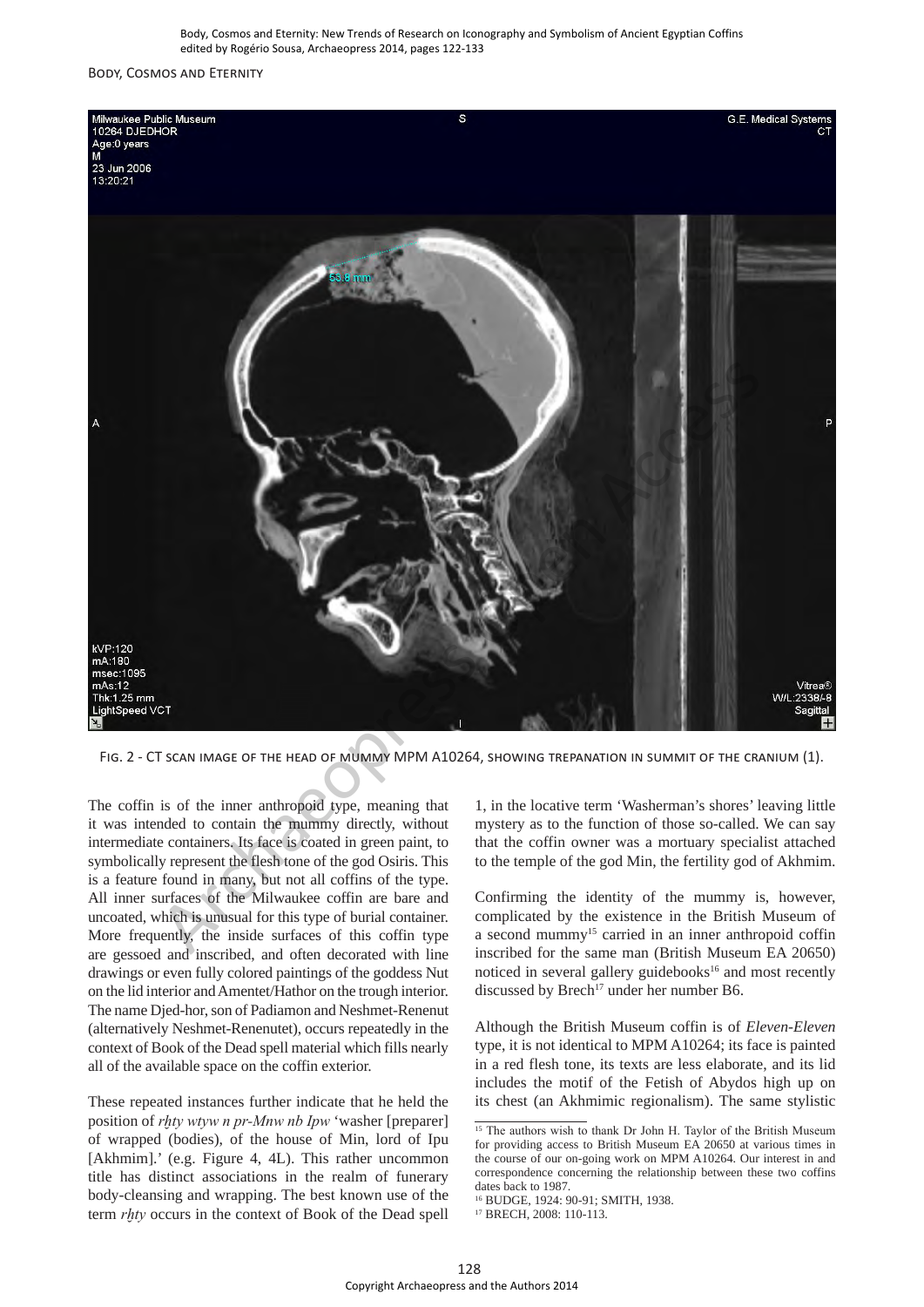Jonathan Elias and Carter Lupton: Gods at all hours: Saite Period coffins of the 'eleven-eleven' type

| 3R                                                                                                                                                                | 4R                                                                                                                                                                           | 5R                                                                                                                                                                                                                               | 6R                                                                                                                                                                                                                                                               | 7R                                                                                                                                                                              | 8R                                                                                                                                                                     | 9R                                                                                                                                                            | 10R                                                                                                                                                                                          | 11R                                                                                                                                                                                       |
|-------------------------------------------------------------------------------------------------------------------------------------------------------------------|------------------------------------------------------------------------------------------------------------------------------------------------------------------------------|----------------------------------------------------------------------------------------------------------------------------------------------------------------------------------------------------------------------------------|------------------------------------------------------------------------------------------------------------------------------------------------------------------------------------------------------------------------------------------------------------------|---------------------------------------------------------------------------------------------------------------------------------------------------------------------------------|------------------------------------------------------------------------------------------------------------------------------------------------------------------------|---------------------------------------------------------------------------------------------------------------------------------------------------------------|----------------------------------------------------------------------------------------------------------------------------------------------------------------------------------------------|-------------------------------------------------------------------------------------------------------------------------------------------------------------------------------------------|
| 144183<br>14<br>45<br>i: [ka] a   ji:ME<br>iladishidir.<br>$\begin{split} \mathcal{L}_\text{max} = \mathcal{L}_\text{max} \end{split}$<br>I.<br>4                 | <b>FIRTH</b><br>Ą<br>O<br>$\frac{1}{10}$<br>ĀĀ<br>$\mathcal{D}$<br>10年799131012011770114<br>Ľ<br>$\mathbb{F}$<br>11                                                          | 1 J<br>80955814<br>2を11点ののの (ないこと)<br>(¶<br>區<br>$\frac{1}{2}$                                                                                                                                                                   | 14<br>140000000000000<br>$\frac{1}{2}$<br>$\sum_{i=1}^{n}$<br>517<br>$\overline{\sigma}$<br>$\mathbb{Z}_2$<br>$\bullet$<br>に<br>S<br>咇<br>$\frac{1}{2}$<br>44<br>$\cdots$                                                                                        | γ.,<br>$\sqrt{4}$<br>140万元<br>$\sqrt{3}$<br>$\Rightarrow$<br>Ŋ<br>$\equiv$ $\frac{1}{2}$<br>自己<br>1501541<br>ಗಾ<br><b>1#81</b><br>P 1<br>$\frac{1}{1}$ ed $\frac{1}{11}$<br>105 | 1-d<br>0 Q<br>$r_0^2 \geq r_2^2$ i 7 - 2<br>10-04器<br>أهتل<br>299<br>$\Rightarrow$<br>Layre这/+1/10Mell<br>$\overline{4}$                                               | $\sqrt{4}$<br>45<br>$-15$<br>م ۸<br>₩<br>$\circ$<br>i (die 11<br>101504<br>$\frac{1}{20}0\frac{1}{10}[\frac{1}{2}e^{i\frac{\pi}{2}}]$<br>$\overline{M}$<br>45 | 0 J<br><b>EALER ESTED</b><br>ه چ<br>35.2<br>Jié<br>$\frac{10}{5}$<br>Q≡<br>$\mathbf{z}$<br>劉[马]                                                                                              | S.<br>-888-<br>仁<br>पर  दा भी                                                                                                                                                             |
|                                                                                                                                                                   |                                                                                                                                                                              |                                                                                                                                                                                                                                  | FIG. 3 - MPM A10264. TEXTS FROM COFFIN'S RIGHT SIDE.                                                                                                                                                                                                             |                                                                                                                                                                                 |                                                                                                                                                                        |                                                                                                                                                               |                                                                                                                                                                                              |                                                                                                                                                                                           |
| 1 T L                                                                                                                                                             | 1OL                                                                                                                                                                          | 9L                                                                                                                                                                                                                               | 8L                                                                                                                                                                                                                                                               |                                                                                                                                                                                 | 6L                                                                                                                                                                     | 5L                                                                                                                                                            | 4L                                                                                                                                                                                           | 3L                                                                                                                                                                                        |
| Č.,                                                                                                                                                               | កំ                                                                                                                                                                           |                                                                                                                                                                                                                                  | φ                                                                                                                                                                                                                                                                |                                                                                                                                                                                 |                                                                                                                                                                        |                                                                                                                                                               |                                                                                                                                                                                              |                                                                                                                                                                                           |
| Øδ<br>182<br>031113<br>B<br>P<br>४०<br>$\mathcal{C}$<br>12<br><b>2月9</b><br>$\equiv$<br>(⊃<br>$\mathbb{R}$<br>اقوا والله الأ<br>PO <sub>2</sub><br>$\overline{Q}$ | $\sum_{\alpha}$<br>《全国》<br>$\sum_{n=1}^{\infty}$<br>$\overline{8}$<br>鲷<br><b>September</b><br>帚<br>龍<br><b>see</b><br>こ<br>$\overline{}$<br>$\frac{1}{3}$<br>山山<br>PÃR<br>Ŀ | $\ell^{\infty}$ 04-R<br>Øδ<br><b>Relate</b><br>$\frac{1}{2}$<br>$\bullet$<br>ħ<br>AL-OF<br>$\mathbf{G}$<br>到之二<br>$\underline{\mathbb{R}}$<br>$\overline{\widehat{\mathbb{r}}\mathbb{t}}$<br>1950<br>马<br>中学<br>馅<br><b>FOST</b> | $\boldsymbol{y}$<br>2011年10日<br>国定<br>量<br>$\mathbb{R}$<br>ß<br>耍<br>⊃<br>₫^<br>〓<br>$\overline{12}$<br>兒<br>$\overline{10}$<br>區<br>ΞÞ<br>ताक्त<br>$\overline{u}$<br>∣≕<br>$\mathbb{Z}$<br><b>SHEOLE</b><br>FIG. 4 - MPM A10264. TEXTS FROM COFFIN'S LEFT SIDE. | 10年11期<br>PΙ<br>$\frac{1}{2}$<br>y∗<br>ENDIANTIN<br>Ŀ<br>FL<br>$575$ al<br>画<br>≕Þ<br>$\overline{ }$<br>ρR<br>Λ4<br>ß<br>Ä<br>ĉÃ<br>疂<br>41<br>দ্রি                             | 第一の<br>IJΙ<br>《那<br><b>PROJ</b><br><b>Keillis ler</b><br>$\mathfrak{a}_4$<br>$\overline{\Omega}$<br>is 19<br>$\frac{1}{2}$<br>$\frac{1}{2}$<br>⋔≬<br>图圆片<br>L<br>[空风器] | 第1239<br>图书目<br>芭里风<br><b>アミリニキニにも</b><br>$\frac{1}{2}$<br>رت<br>$\mathbf{T}$<br>$\frac{1}{2}$<br>一个十<br>精<br>$\frac{1}{2}$<br>$\frac{1}{2}$                  | 【地方的<br>D<br>b<br><b>ELESS</b><br>睛<br>ĒĪ<br>les 1949<br>550<br>$\begin{array}{c} \hline \Xi_4 \\ \hline \Xi_5 \end{array}$<br>Lillie Holland<br>$\overline{\mathbb{B}}$<br>$\sum_{i=1}^{n}$ | $100$ #0 $\approx$ R $\approx$ 0 $\approx$ 80<br>$\overline{\mathbb{F}}$<br><b>EXAMPLE</b><br>飞<br>$\pmb{\mathcal{Q}}$<br>β<br><b>ATALLET ATALES</b><br>$\overline{0}$<br>F<br>《法上会》<br>▒ |
|                                                                                                                                                                   |                                                                                                                                                                              |                                                                                                                                                                                                                                  |                                                                                                                                                                                                                                                                  | 129                                                                                                                                                                             |                                                                                                                                                                        |                                                                                                                                                               |                                                                                                                                                                                              |                                                                                                                                                                                           |
|                                                                                                                                                                   |                                                                                                                                                                              |                                                                                                                                                                                                                                  | Copyright Archaeopress and the Authors 2014                                                                                                                                                                                                                      |                                                                                                                                                                                 |                                                                                                                                                                        |                                                                                                                                                               |                                                                                                                                                                                              |                                                                                                                                                                                           |

FIG. 4 - MPM A10264. TEXTS FROM COFFIN'S LEFT SIDE.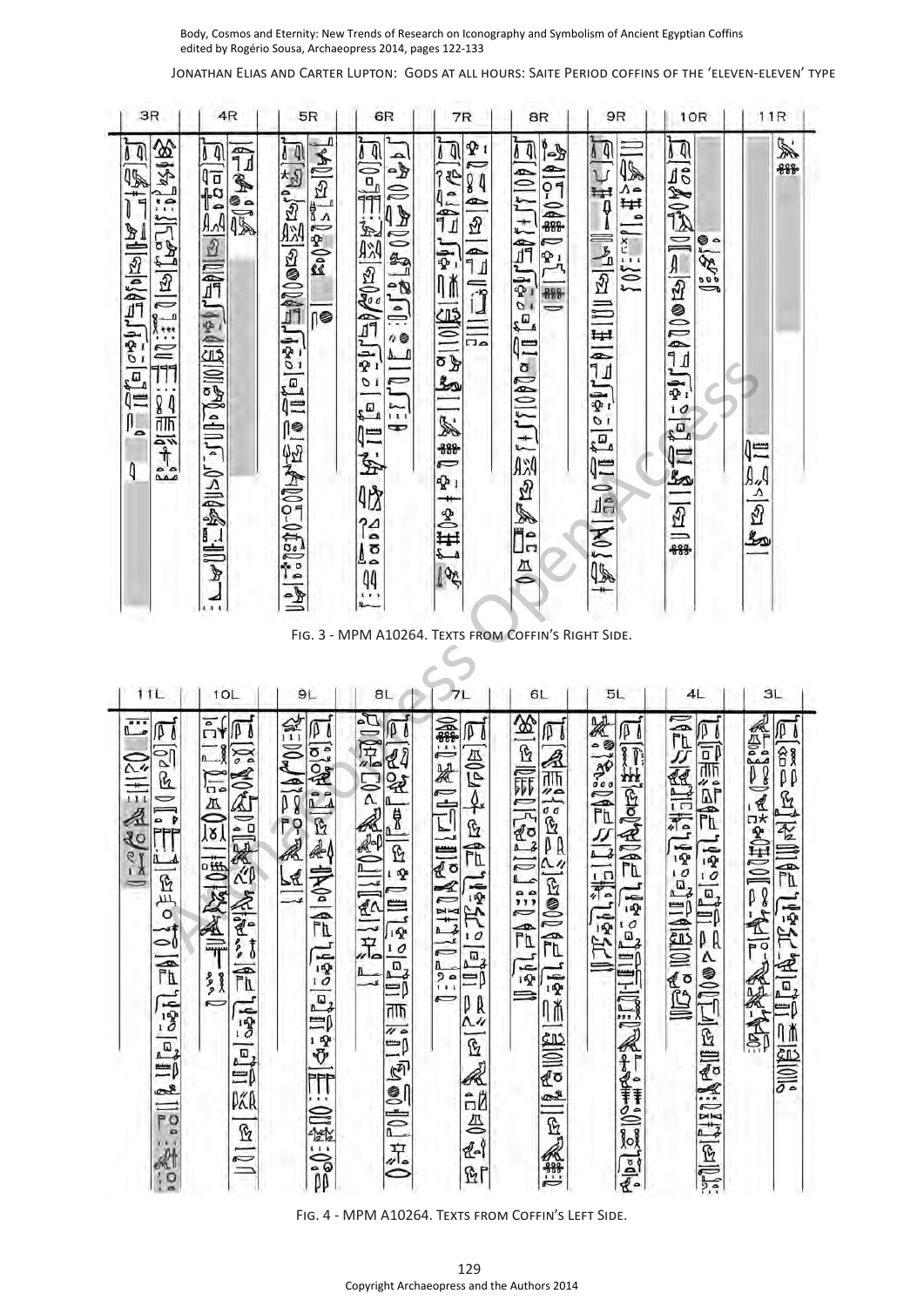Body, Cosmos and Eternity

feature appears on coffin Cairo CG 26032 (unpublished, but displayed in the Egyptian Museum Cairo) belonging to Pedihor, whose face is similarly toned red.<sup>18</sup>

On British Museum EA 20650, there is a slight adaptation of the title met with on the Milwaukee specimen, showing that Djed-hor was alternatively known as a *hry rhty* 'chief washer,' suggesting that Djedhor had been promoted during the interim between the manufacture of the two coffins.

The translation of the title has been viewed as being problematic. Brech's emphasis on reading the 'dual horns' determinative as *wp.ty* is not borne out by the full orthography on Djed-hor's coffins, on which the horns are everywhere inscribed above a horizontal line which derives from the hieratic writing of the title *rḫty* (Wb. II, 448). The Milwaukee specimen determines the group *rḫty*, with a 'strong-arm' determinative (Gardiner sign-list D40) with two quail chicks (*ww*) and a –ty ending. These are plausibly explained as the forepart of a spelling of the term *wty*, which relates to bandaging activity. A late limestone sepulchral stela (Cairo CG 22163)<sup>19</sup> contains several instances of the title *Hry rḫty pr-Wsir*, which includes the cloth determinative (Gardiner sign-list S28) as if to say that bandaging is involved. Any doubt as to Djed-hor's function, dissolves in the face of until now, unknown information found on the British Museum specimen. On the head end of the trough of British Museum EA 20650, Djed-hor is once described as a *krf n pr-Mnw*. This title can be translated as 'wrapper of the house of Min,' which confirms that Djed-hor's other titles relate to funerary preparation and that the reading of the dual horns above the horizontal line is best taken as *rḫty* in line with Book of the Dead spell 1 (i.e., 'washerman'). here incored are the interest and the width are when the Authors 2014 Archaeol are the Authors 2014 Archaeopre the Authors 2014 Archaeopre and the Authors 2014 Archaeopre and the Authors 2014 Archaeopre and the Authors 20

## **4. Broad Facets of the** *Eleven-Eleven* **Style**

Several symbolic elements on the coffin lid are closely connected with the *Eleven-Eleven* type, some of which are important for determining its chronological position. These include:

## *The image of the goddess Nut set low and separate from the broad collar design*

This stylistic development (i.e., the lower position for the goddess) is attested on the green-faced wooden coffin of the high steward Ibi, found in the Asasif area of the Theban necropolis in 1975.20 This object, used to hold embalming residues, provides a *terminus post quem* for this kind of Nut positioning, in the decade following Ibi's appointment under the god's wife Nitocris in year 26 of Psamtik I (639 BC).

Nut's arms are stretched outward in the form of feathered wings. On coffin lids of *Eleven-Eleven* type, each of Nut's hands grips an *ankh* lightly colored, outlined in black, with red infilling in the looped part of the glyph. These project upward and *wedjat*-eyes flank the goddess' head with the space they define. Nut kneels on a baseline formed of multicolored rectangles, or upon a palace façade (*serekh*). Unlike earlier Upper Egyptian coffins of the Saite Period, Nut is usually separated from the collar itself and even the solar disk containing the goddess' name is kept below the collar and never superimposed on it. The lower positioning of the Nut image permits text to enter the area above her wings and below the collar design. Coffins of *Eleven-Eleven* type do not show Nut kneeling on the *nwb*-glyph representing gold.

## *The Ram-on-a-standard motif, positioned to either side of the goddess Nut*

These elements are referred to in Gauthier's work as rams of Amon (*beliers d'Amon*) on account of their double plumes, but they are better understood as guardians or power agents (*b3w*) associated with the Fetish of Abydos. The text that accompanies them in certain examples, indicate that they were specifically understood as that ram 'great of dignity' which had the power to 'penetrate the netherworld' and shed light upon the darkness (e.g., BD spell 9). This lightgiving interpretation is supported by the fact that the motif generally includes a candle atop the standard with the striding ram, or in front of it, to one side. A large wedjat eye is often included directly above the ram.

## *The ouroborus serpent encircles the lid until its head meets the tail*

The *ouroborus* serpent (not necessarily identical to Mehen) conveys the sense of an eternal cycle. The head of the serpent generally meets the tail at the coffin toe. It is included on many coffins of *Eleven-Eleven* type; its use is central to understanding the symbolic logic of coffins so-designed.

## *The main text apron of the lid of Eleven-Eleven coffins contains the text of BD 89*

The purpose of Book of the Dead spell 89 is to facilitate the 'mooring' of the *ba* with the mummified body within the tomb. Coffins of *Eleven-Eleven* type include this spell in preference to other spells commonly used in the columns of the lid text apron during the Saite Period, most particularly, Book of the Dead spell 154. Very frequently, a figure of Anubis is shown standing over the mummy on its bier. The arms of this figure frequently stretch out horizontally. Such is the case with MPM A10264.

## **5. Function of the** *Eleven-Eleven* **Style**

Important clues to the meaning of the *Eleven-Eleven* design are provided by examining texts that occur on a fragment of an object that appears to be a sarcophagus, owned by the *fkty*-priest, *Hry-wdb* and overseer of the six temples (*imy-r3 gs-pr 6*) Ahmose,<sup>21</sup> which Edouard Naville discovered at

<sup>18</sup> ELIAS, 2006:9–10.

<sup>19</sup> KAMAL, 1905:147.

<sup>20</sup> GRAEFE, 1975:17.

 $21$  It is interesting that a fkty-priest named Ahmose is also known from a stela found at Akhmim. This individual was involved there in activities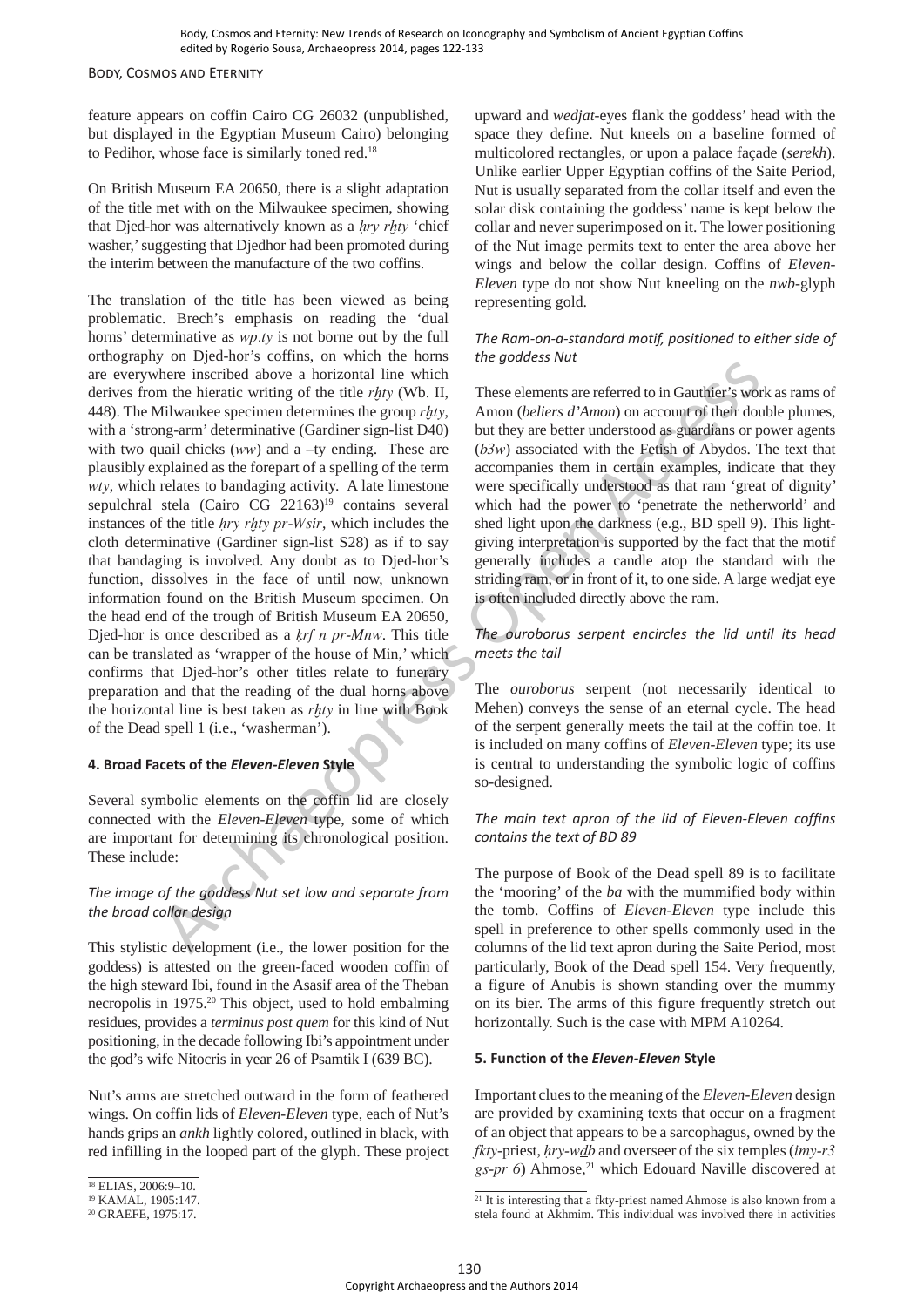Jonathan Elias and Carter Lupton: Gods at all hours: Saite Period coffins of the 'eleven-eleven' type



Tell el-Baklieh (Hermopolis Parva) in the north-central Delta<sup>22</sup>. This object, which we will hereinafter refer to as the *Ahmose Fragment* (reproduced in Figure 5) preserves in its upper register, elements of five deities belonging to the right side procession (R3-Imsety, R4-Anubis *imy-wt*; R5-Duamutef, R6-Geb, and R7-hk3-m33-it-f) along with texts commensurate with those found associated with these deities on MPM A10264, Cairo CG 41056, 41064, 41065 and 41071. The lower register of the *Ahmose Fragment* from el-Baklieh contains images of Hour-goddesses with disks on their heads and their arms angled in front of the body in gestures of adoration. Each goddess 'exists as magical protection' (*wnn.i m s3.k*) for Ahmose This lower register preserves just enough information to show that the *Eleven-Eleven* format is directly connected with *Stundenwachen* tradition related to Osiris' protection and resurrection, namely, the names of three day-hours which are not otherwise known in connection with the *Eleven-Eleven* format: the 2nd hour of Day *Ptr-hh*; the 3rd hour of Day *Fn-kkw* and the 4th hour of Day *Stt* (Table 3). Copyright Archaeopress and the time angles in the authors 2014 Archaeolroad and the Eleven-Book archaeopress and the authors 2014 Archaeopress and the Copyright Archaeopress and the Copyright Archaeopress and the Copyrigh

| Deity on Coffin's Right<br>(Eleven-Eleven Format) | Hour of Day | Name of Hour                      |
|---------------------------------------------------|-------------|-----------------------------------|
| Osiris                                            |             | $Ptr-hh$                          |
| Imsety                                            |             | $Fn-kkw$                          |
| Anubis imy-wt                                     | 4           | $\check{s}tt \; (> \check{s}twt)$ |

#### Table 3 - Concordance of Gods and Day-Hours on the Ahmose Fragment from Tell el-Baklieh

<sup>22</sup> NAVILLE, 1894: pl. III, A1.

One of the interesting aspects of this finding is that the Day-hour names found on the *Ahmose Fragment* (which stand in alignment with texts found on 11/11 style coffins) are not exactly those found in contemporary Book of Day documents, such as those inscribed on the sarcophagi of Kushite kings Anlamani and Aspelta,<sup>23</sup> which date to the period 620–580 BC. The name of the 2nd hour of Day on the *Ahmose Fragment* (*Ptr-hh*), 'Who millions behold' is an abbreviated form of the fuller name of the 3rd hour of Day found on the burial containers of the Kushite kings 'she whom the bas acclaim and millions behold.' The 3rd hour of Day on the *Ahmose Fragment* (*Fn-kkw* perhaps an error for or *Nfnfn-kkw* 'who unrolls darkness') is not found in the Kushite version of the Book of Day, unless it is a variant for similarly-composed 2nd Day-hour name (*Ḫrskkw*) 'who dispels darkness.' The name of the 4th Dayhour, Stt, is determined by a sun disk, and unless intended to be read *Stt-R'*, is interpretable as simply being the word *Stt > Stwt* 'rays.'

This information, fragmentary though it is, suffices to show that multiple versions of the Book of Day (and presumably Book of Night) existed in the 25th–26th Dynasties beyond those already accounted for in the Kushite royal sarcophagi, and in the sepulchre of the treasurer Ramose (TT 132), which presumably dates to the time of Taharqa (690–664 BC).<sup>24</sup> Furthermore, the texts incorporated into the *Eleven-Eleven* processional formulae arose from a *Stundenwachen* spell source which developed independently of the textual material which gave rise to the 6th century BC Napatan version.

connected the House of Life (GARDINER, 1938:173 no. 45) and coincidentally held a prophet's post in the cult of Thoth, which could explain the presence of an object of his at Hermopolis Parva, in the Deltaic nome of Thoth.

<sup>23</sup> DOLL, 1978:31-61.

<sup>24</sup> PIANKOFF, 1942.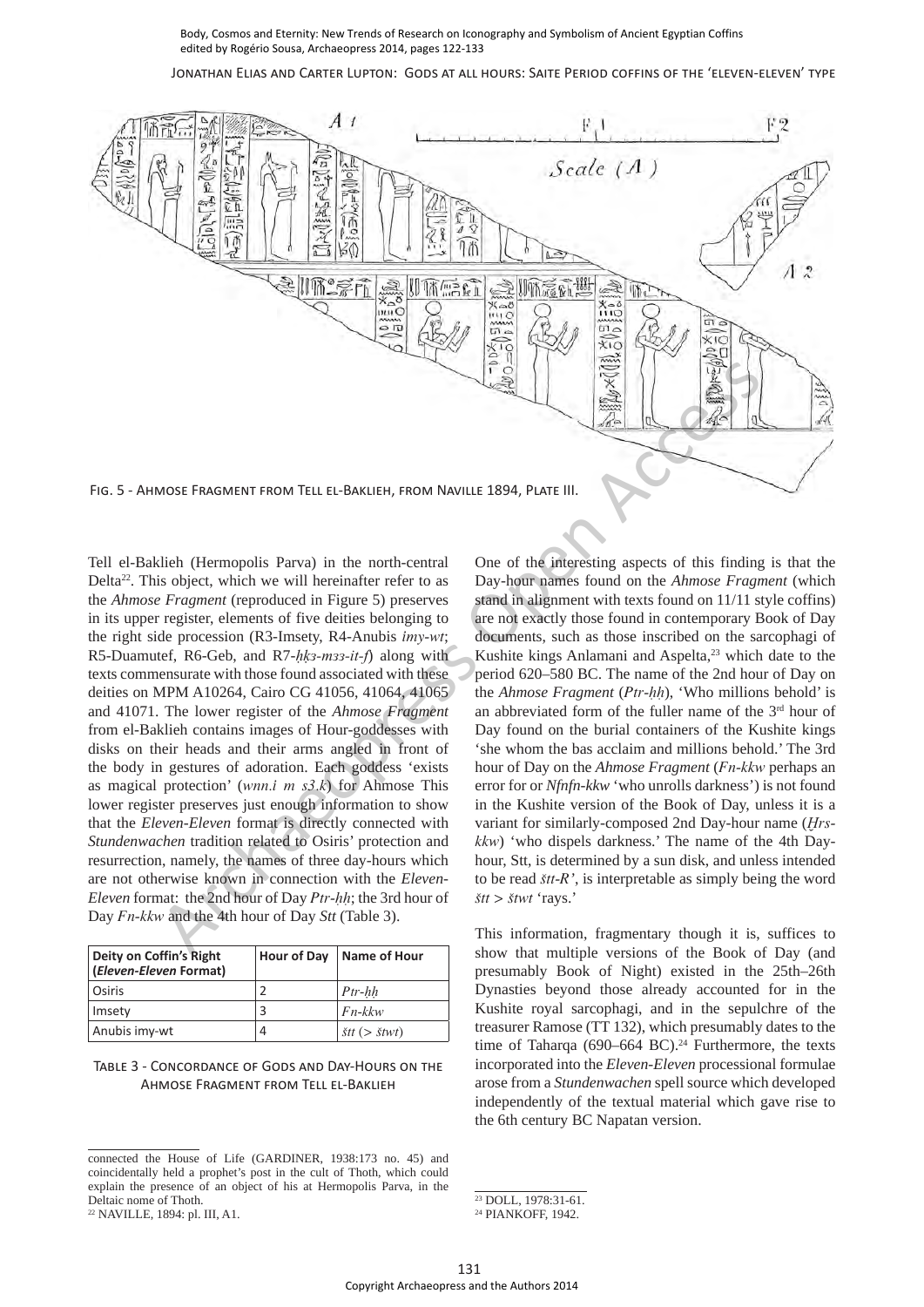#### Body, Cosmos and Eternity

Furthermore, the *Ahmose Fragment* establishes that the twenty-two gods featured in the *Eleven-Eleven* style had protective functions linked to the Day- and Night-hour goddesses of the *Stundenwachen* tradition arising out of the Amduat. What is most interesting here is that the twentytwo deities served as guardians of the deceased during the eleven divisions between the twelve hours of Day- and the eleven divisions between the twelve hours of Night. The twenty-two gods formed an interstitial layer of protection covering the transitional phases between discreet hours in the netherworldly time. With full hours and inter-hourly divisions both properly guarded by layers of deities, all aspects of time were therefore supervised and safe as the transformation of the deceased into a resurrected being was achieved.

In the case of the two coffins of *Eleven-Eleven* type inscribed for Djedhor we have long entertained the idea that he must have had a second coffin made for himself (British Museum EA 20650) following a promotion to the office of 'chief washerman of the temple of Min.' This presupposes that the coffin inscribed with the lower order title (MPM A10264) would have been seen as worthless to him. This is a rather prosaic solution and does not really fit the facts in a compelling way. If MPM A10264 was deemed irrelevant to Djedhor, and presumably sold off to another individual, why are there no signs of re-inscription? It is also the case that MPM A10264 is textually extremely full, meaning that it is covered with well-rendered, complex spell material from the Book of the Dead, and the newly recognized *Stundenwachen* sources, whereas British Museum EA 20650 is far less complete in this regard, meaning that its text zones (with the exception of the text apron containing Book of the Dead spell 89) are filled with repetitive formulae. and the section are the section of the South Archaeo Copyright Archaeo Copyright Archaeo Copyright Archaeo Copyright Archaeo Copyright Archaeological Results and a section of Europe Access Archaeological Results and the s

We wonder then, given that both coffins are inner ones (rather than nested inner and outer types) whether we are dealing with a system where the green-faced MPM A10264 and the red-faced British Museum EA 20650 were meant to represent the transformation of a single person from a green Osirian stage to a "red stage" warm with life. Djed-hor's promotion to the post of 'chief washerman' on British Museum EA 20650 might have expressed the expectation that his restored form would emerge from death in this improved social condition.

#### **Bibliography**

- BRECH, Ruth (2008) *Spätägyptische Särge aus Achmim. Eine Typologische und chronologische Studie*. Gladbeck: PeWe-Verlag.
- BUDGE, Ernest (1909) *British Museum: A guide to the Egyptian Galleries (Sculpture)*. London: Trustees of the British Museum.
- BUDGE, Ernest (1924) *British Museum: A Guide to the First Second and Third Egyptian Rooms*. London: Trustees of the British Museum.
- DOLL, Susan Kay (1978) *Texts and Decoration on the Napatan Sarcophagi of Anlamani and Aspelta*. Ann

Arbor: Brandeis University, Michigan University Microfilms International, PhD Dissertation.

- ELIAS, Jonathan Paul (1993) *Coffin Inscription in Egypt after the New Kingdom: A Study of Text Production and Use in Elite Mortuary Preparation.* Ann Arbor: University of Chicago, Michigan University Microfilms International, PhD Dissertation.
- ELIAS, Jonathan Paul (2006) *The Akhmim Mummy Project: Preliminary Report of Work Performed 15– 23 February 2006: Part I: Inspection of Coffins in the Egyptian Museum.* Submitted to the Permanent Committee of the Supreme Council of Antiquities
- ELIAS, Jonathan Paul; LUPTON, Carter; HOPPA, Robert (2014) – *Evidence of Trepanation in a 26th Dynasty Mummy from Akhmim, Egypt*. In *Proceedings of the 7th World Congress of Mummy Studies*. San Diego. Forthcoming.
- GARDINER, Alan Henderson (1938) The House of Life. *Journal of Egyptian Archaeology* 24. p. 157–179.
- GAUTHIER, Henri (1913) *Cercueils Anthropoides des Prêtres de Montou* (Catalogue Général des Antiquités Égyptiennes du Musée du Caire, Nos 41042–41072). Cairo: Imprimerie de l'Institut Français d'Archeologie Orientale.
- GRAEFE, Erhart (1975) Fouilles de l'Assassif 1970– 1975. Le Superstructure du Tombeau d'IBI (No 36). *Chronique d'Égypte* 50, p. 13–21
- KAMAL, Ahmed Bey (1905) *Stèles Hiéroglyphiques d'Époque Ptolémaiques et Romaine* (Catalogue Général des Antiquités Égyptiennes du Musée du Caire, Nos 22001–22208). Cairo: Imprimerie de l'Institut Français d'Archeologie Orientale.
- KOEFOED-PETERSEN, Otto (1951) *Catalogue des Sarcophages et Cercueils Égyptiens.* Publications de la Glyptothèque Ny Carlsberg No. 4. Copenhague. Fondation Ny Carlsberg.
- LUPTON, Carter (2001) An historical study of two Egyptian mummies in the Milwaukee Public Museum. In WILLIAMS, E, ed. – *Human remains: conservation, retrieval and analysis. Proceedings of a Conference held in Williamsburg*, *VA, Nov. 7-11th 1999* (British Archaeological Reports International Series 934). Oxford: Archaeopress, p. 215-225.
- NAVILLE, Edouard (1894) *Ahnas el Medineh (Heracleopolis Magna) with Chapters on Mendes, The Nome of Thoth, and Leontopolis.* Eleventh Memoir of the Egypt Exploration Fund. London: Kegan, Paul, Trench, Trübner & Co.
- PIANKOFF, Alexandre (1942) Le Livre du Jour dans la Tomb (No 132) de Ramose. *Annales du Service des Antiquités de l'Égypte* 41, p. 151–158.
- SCHIAPARELLI, Ernesto (1923) *Relazione sui Lavori della Missione Archeologica Italiana in Egitto (Anni 1903–1920).* Vol 1 *Esplorazione della 'Valle delle Regine' nella Necropoli di Tebe*. Torino: R. Museo di Antichita
- SMITH, Sidney (1938) *A Handbook to the Egyptian Mummies and Coffins Exhibited in the British Museum.*  London: The British Museum.
- TAYLOR, John (2003) Theban Coffins from the Twentysecond to the Twenty-sixth Dynasty: dating and